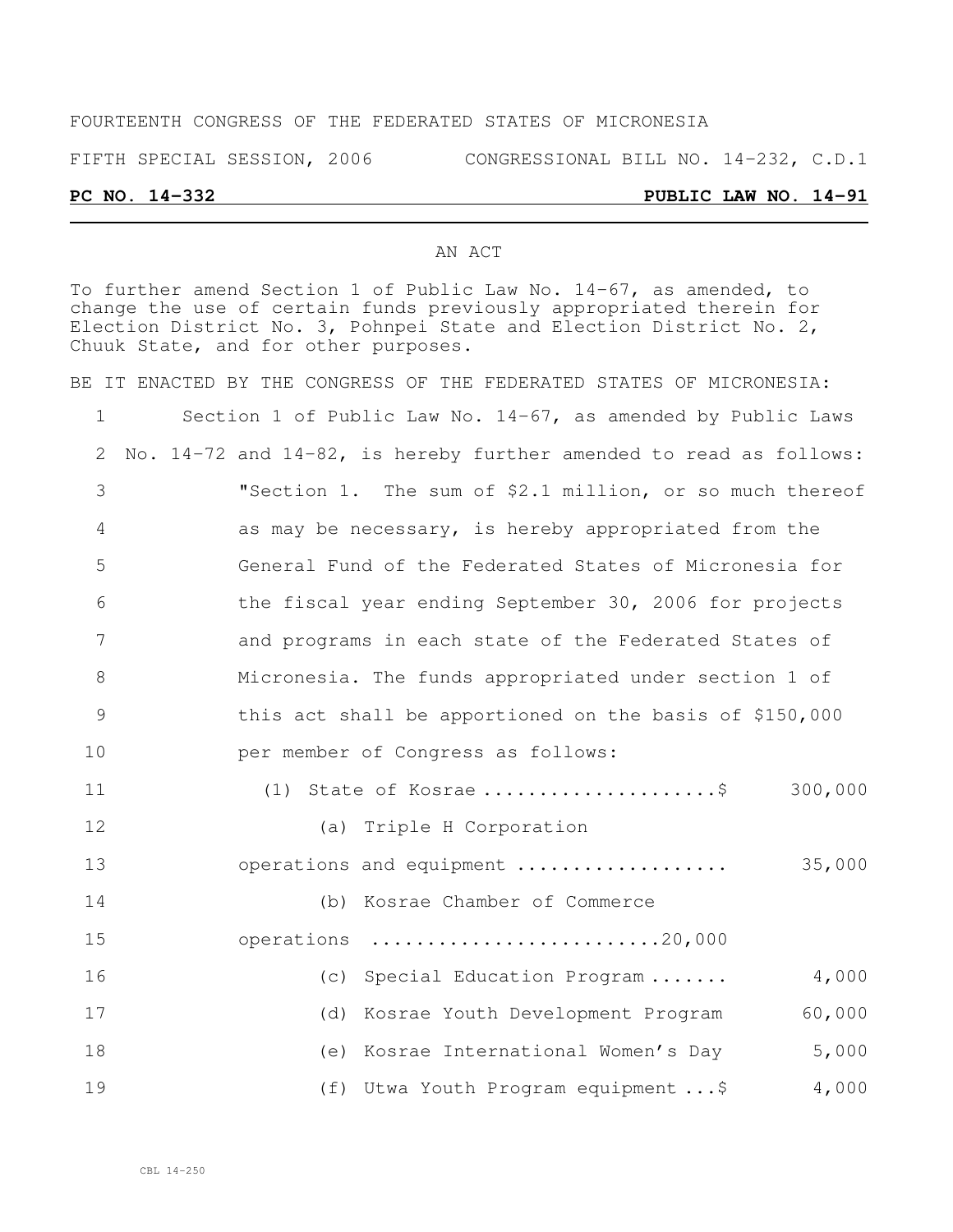| $\mathbf 1$   | (g) Kosrae Scholarship Program                                                     | 10,000  |
|---------------|------------------------------------------------------------------------------------|---------|
| 2             | (h) $KCSO$ (POL)                                                                   | 6,000   |
| 3             | (i) Division of Revenue/Kosrae Field                                               |         |
| 4             | Office Laptop Computer                                                             | 1,950   |
| 5             | (j) Musical Instrument for Brothers                                                |         |
| 6             | Youth Organization                                                                 | 1,300   |
| 7             | (k) Matching for a Pavilion                                                        |         |
| 8             | Construction at Lelu Marina                                                        | 25,000  |
| $\mathcal{G}$ | (1) Upgrading of Mutunnenea to                                                     |         |
| 10            | Inkoeya Inner Road                                                                 | 65,000  |
| 11            | (m) Topping and Compaction of                                                      |         |
| 12            | Fintakol to Malem Inner Road                                                       | 30,000  |
| 13            | (n) Topping and Compaction of                                                      |         |
| 14            | Yelum Road $\ldots \ldots \ldots \ldots \ldots \ldots \ldots \ldots \ldots 16,750$ |         |
| 15            | (o) Topping and Compaction of                                                      |         |
| 16            | Yekurak Road                                                                       | 16,000  |
| 17            | (2) State of Yap                                                                   | 300,000 |
| 18            | (a) Outer Islands Gargey Community                                                 |         |
| 19            | power and water developments                                                       | 55,000  |
| 20            | (b) Construction of a new building                                                 |         |
| 21            | for the Council of Tamol                                                           | 53,000  |
| 22            | (c) Rull Municipal Infrastructure                                                  |         |
| 23            | Project                                                                            | 50,000  |
| 24            | Amun Village culvert<br>(d)                                                        | 20,000  |
| 25            | (e) To satisfy National Government                                                 |         |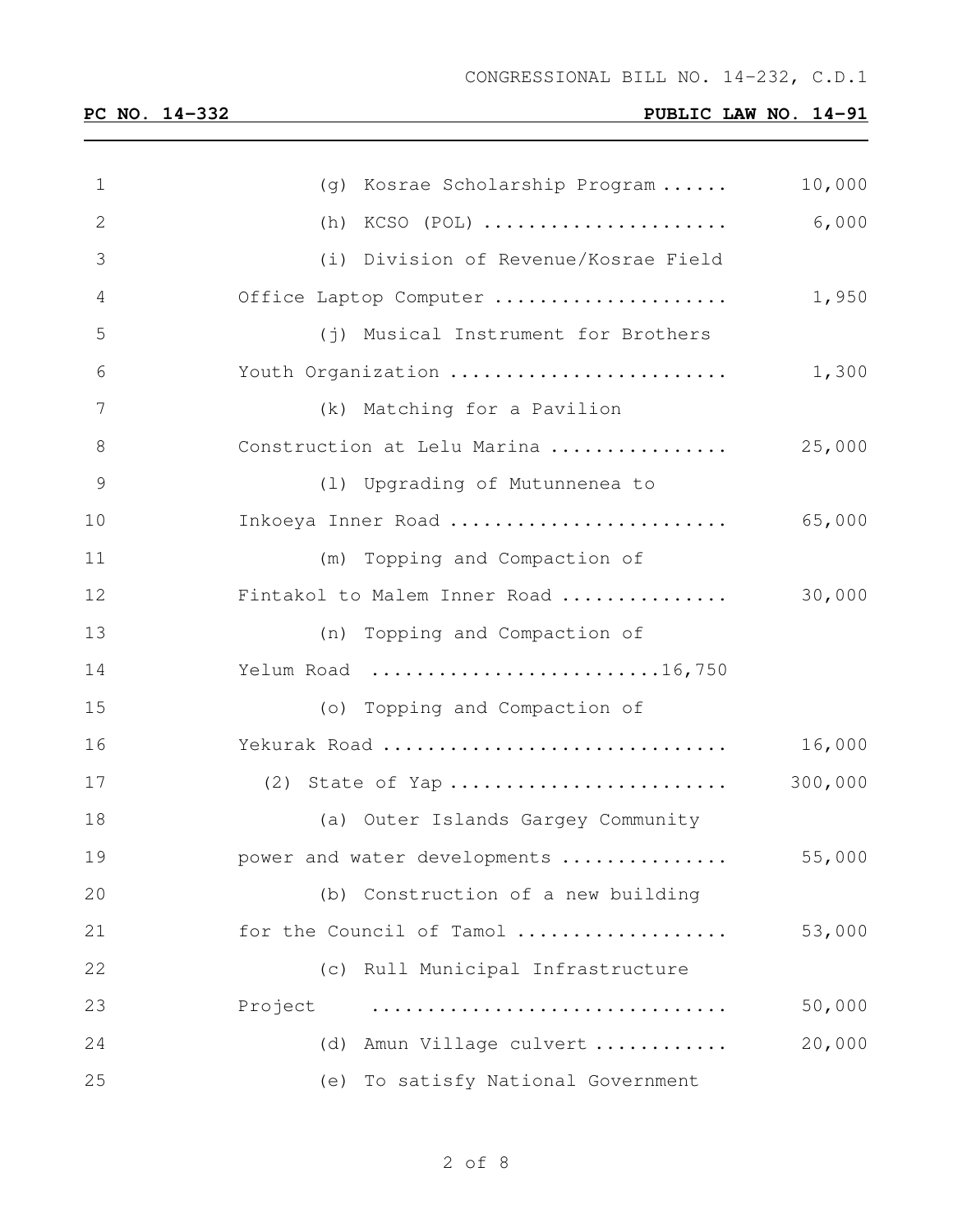| 1            |                                                | 122,000 |
|--------------|------------------------------------------------|---------|
| $\mathbf{2}$ | (3) State of Pohnpei                           | 600,000 |
| 3            | to be divided as follows:                      |         |
| 4            |                                                | 211,500 |
| 5            | (i) ED1 operations/programs  81,500            |         |
| 6            | (ii) Completed program and                     |         |
| 7            |                                                | 130,000 |
| 8            | (b) ED2 Project Management                     | 31,500  |
| 9            |                                                | 205,500 |
| 10           | (i) Nett Public School Ground                  |         |
| 11           | repair and maintenance                         | 50,000  |
| 12           | (ii) U Road Projects                           | 50,000  |
| 13           | (iii) Pingelap Public Facilities               |         |
| 14           | repairs & maintenance and transportation costs | 25,000  |
| 15           | (iv) Mwoakilloa Public Facilities              |         |
| 16           | repairs & maintenance and transportation       |         |
| 17           |                                                | 20,000  |
| 18           | (v) Tuition Assistance                         |         |
| 19           | for Students                                   | 10,000  |
| 20           | (vi) School Bus Depot Lease                    | 9,800   |
| 21           | (vii) Students and Public                      |         |
| 22           | transportation services program                | 30,000  |
| 23           | (viii) ED3 other projects and                  |         |
| 24           |                                                | 10,700  |
| 25           | (d) State-wide projects \$                     | 151,500 |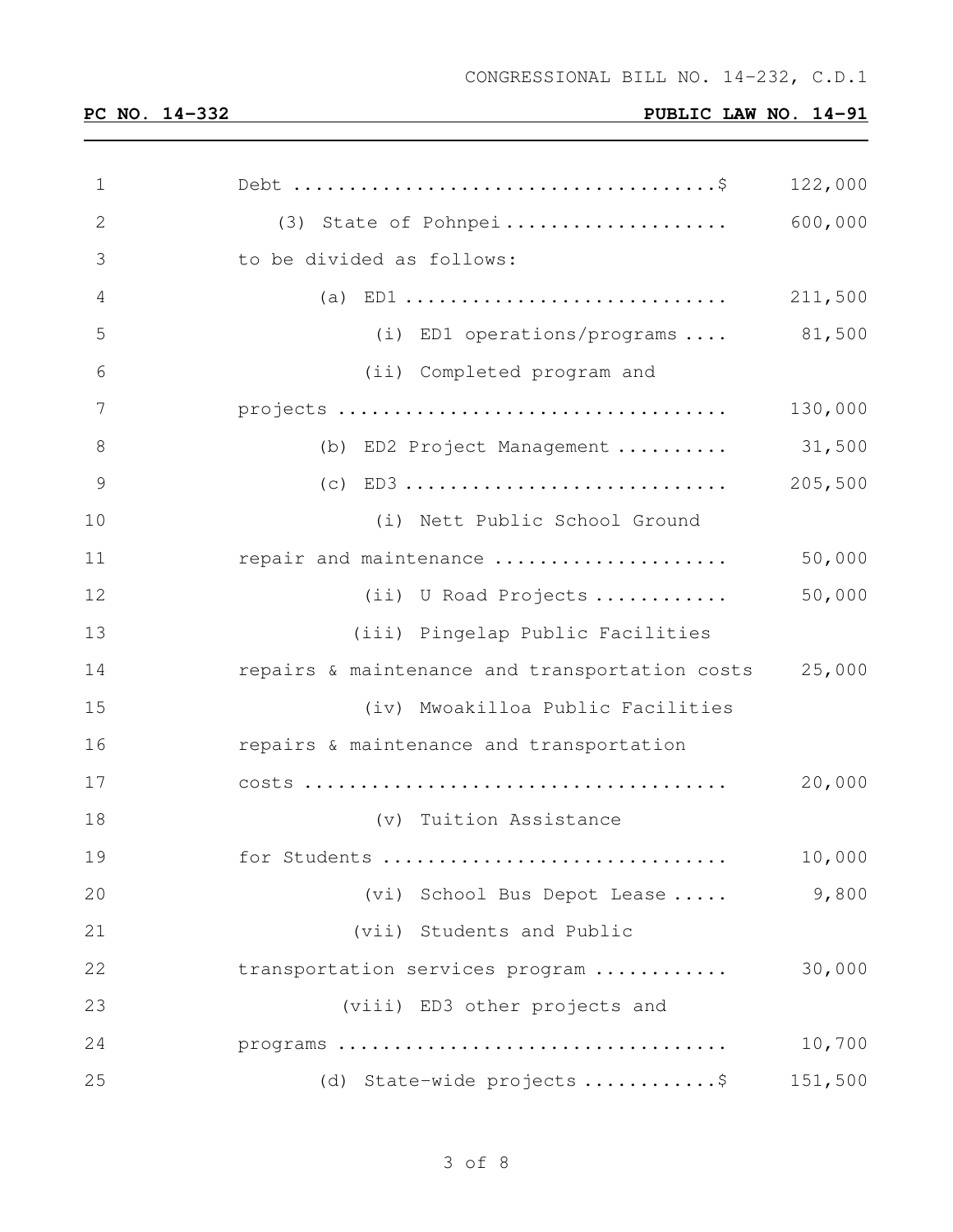| $\mathbf 1$  | (i) Improvement & Modernization       |         |
|--------------|---------------------------------------|---------|
| $\mathbf{2}$ | of Nan Madol accessways               | 130,000 |
| 3            | (ii) Pohnpei Health Fund  21,500      |         |
| 4            | (4) State of Chuuk                    | 900,000 |
| 5            | (a) State-wide Projects               |         |
| 6            | (i) Public Toilet Facilities          | 20,000  |
| 7            | (ii) School Incentive Program         | 15,000  |
| 8            | (iii) Medical Assistance              | 15,000  |
| 9            | (iv) Students Tuition                 |         |
| 10           | Assistance                            | 8,000   |
| 11           | (v) Delegation Office                 |         |
| 12           | Operation                             | 45,000  |
| 13           | (vi) Youth Activities                 | 10,000  |
| 14           | (vii) Land and Sea transport          | 12,000  |
| 15           | (viii) Chuuk State Commission         |         |
| 16           | Improvement Project (CSCIP) Operation | 5,000   |
| 17           | (ix) Assistance to Disabled           |         |
| 18           |                                       | 5,000   |
| 19           |                                       | 5,000   |
| 20           | Communication Equipment<br>(xi)       | 2,000   |
| 21           | Leadership Travel<br>(xii)            | 8,000   |
| 22           | Election District No. 1<br>(b)        |         |
| 23           | (i) Mortlocks Development             |         |
| 24           | Commission                            | 12,800  |
| 25           | (ii) Leadership Conference \$         | 11,200  |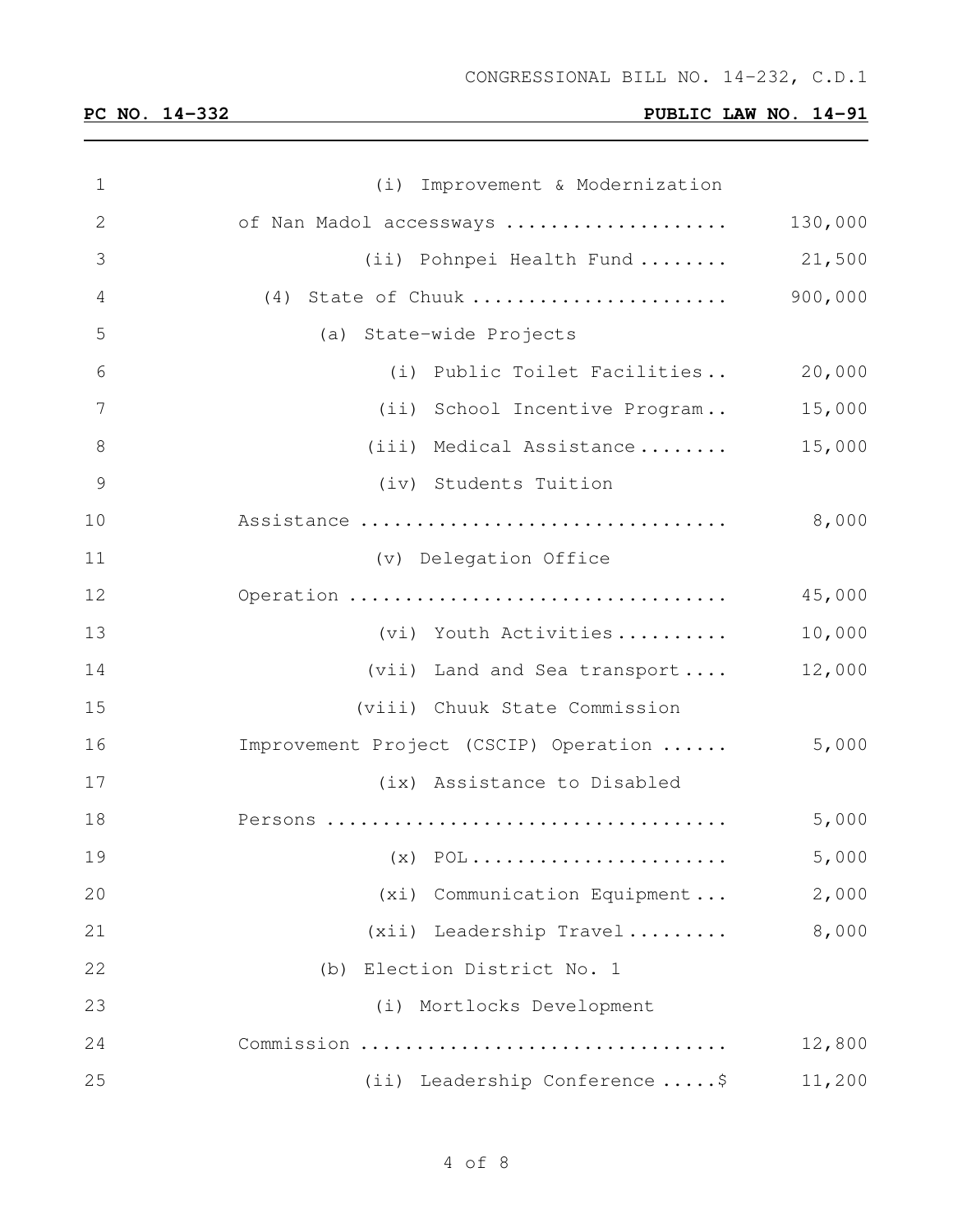| $\mathbf 1$    | (iii) Delegation Operation          | 8,000  |
|----------------|-------------------------------------|--------|
| $\mathbf{2}$   | (iv) Leadership travel              | 12,000 |
| 3              | Students Assistance<br>(v)          | 2,000  |
| $\overline{4}$ | (vi) Youth Musical Instruments      | 5,000  |
| 5              | (vii) CSCIP Operation               | 5,000  |
| 6              | (viii) Nantaku Youth Land Transport | 5,000  |
| 7              | (ix) Water Tanks and Pumps Project  | 8,000  |
| $\,8\,$        | (x) Community Centers Renovations   |        |
| $\mathcal{G}$  | and Improvement 26,000              |        |
| 10             | (xi) Women's Activities/Projects    | 2,500  |
| 11             | (xii) Municipal Government          |        |
| 12             | Operation Supplements               |        |
| 13             | Nema Municipality<br>a)             | 5,000  |
| 14             | b) Losap Municipality               | 5,000  |
| 15             | c) Pis-emwar Municipality           | 4,500  |
| 16             | Namoluk Municipality<br>d)          | 4,500  |
| 17             | e) Ettal Municipality               | 4,000  |
| 18             | Moch Municipality<br>f)             | 5,000  |
| 19             | g) Kuttu Municipality               | 5,000  |
| 20             | h)<br>Ta Municipality               | 4,500  |
| 21             | Satowan Municipality<br>$\perp$ )   | 5,000  |
| 22             | Likinioch<br>$\dot{1}$ )            |        |
| 23             | Municipality                        | 5,000  |
| 24             | Oneop Municipality<br>k)            | 5,000  |
| 25             | (c) Election District 2             |        |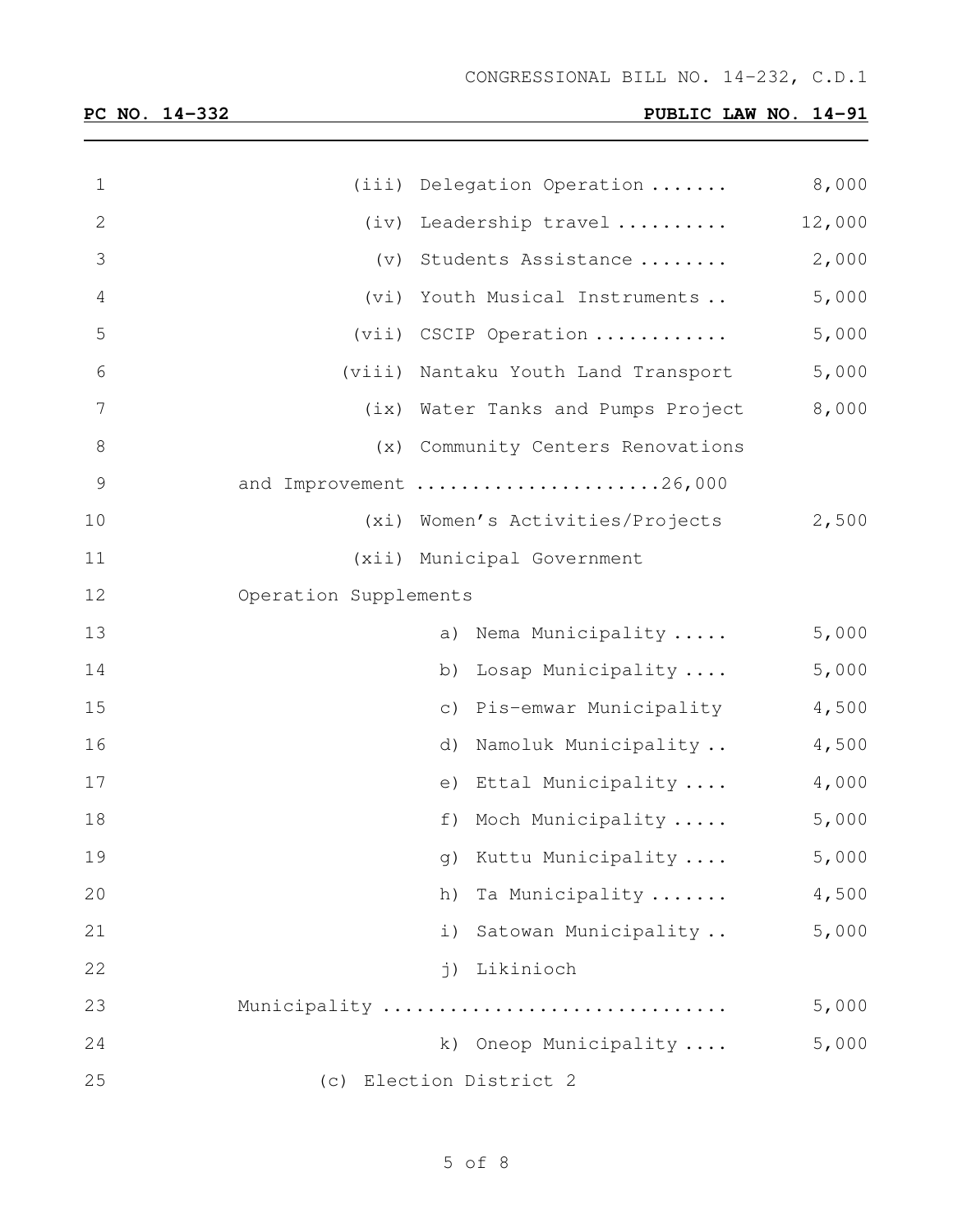| $\mathbf 1$    | (i) Delegation Operation Fund.\$   | 25,000 |
|----------------|------------------------------------|--------|
| $\mathbf{2}$   | (ii) Meeting Halls                 | 25,000 |
| 3              | (iii) Basketball Court             |        |
| 4              | Construction                       | 15,000 |
| 5              | (iv) Road Construction             | 25,000 |
| 6              | (v) Fuel/Parts for Road            |        |
| $\overline{7}$ | Construction Equipment             | 10,000 |
| 8              | (vi) NNDA Operation                | 10,000 |
| $\mathcal{G}$  |                                    | 5,000  |
| 10             | (viii) Youth Program and Projects. | 15,000 |
| 11             | (ix) Water Catchments              | 5,000  |
| 12             | (x) Housing Assistance for         |        |
| 13             | Senior Citizens                    | 5,000  |
| 14             | (xi) Weno Municipal legal fees     | 10,000 |
| 15             | (d) Election District 3            |        |
| 16             | (i) Southern Namoneas Senior       |        |
| 17             | High Land Acquisition              | 60,000 |
| 18             | (ii) Uman Municipal Operation      | 10,000 |
| 19             | (iii) Fefan Municipal Operation    | 10,000 |
| 20             | (iv) Chuuk State Delegation        |        |
| 21             | Office Operation                   | 30,000 |
| 22             | (v) Siis Municipal Operation       | 5,000  |
| 23             | (vi) Parem Municipal Operation     | 5,000  |
| 24             | (vii) Chuuk State Commission on    |        |
| 25             | Improvement Project \$             | 5,000  |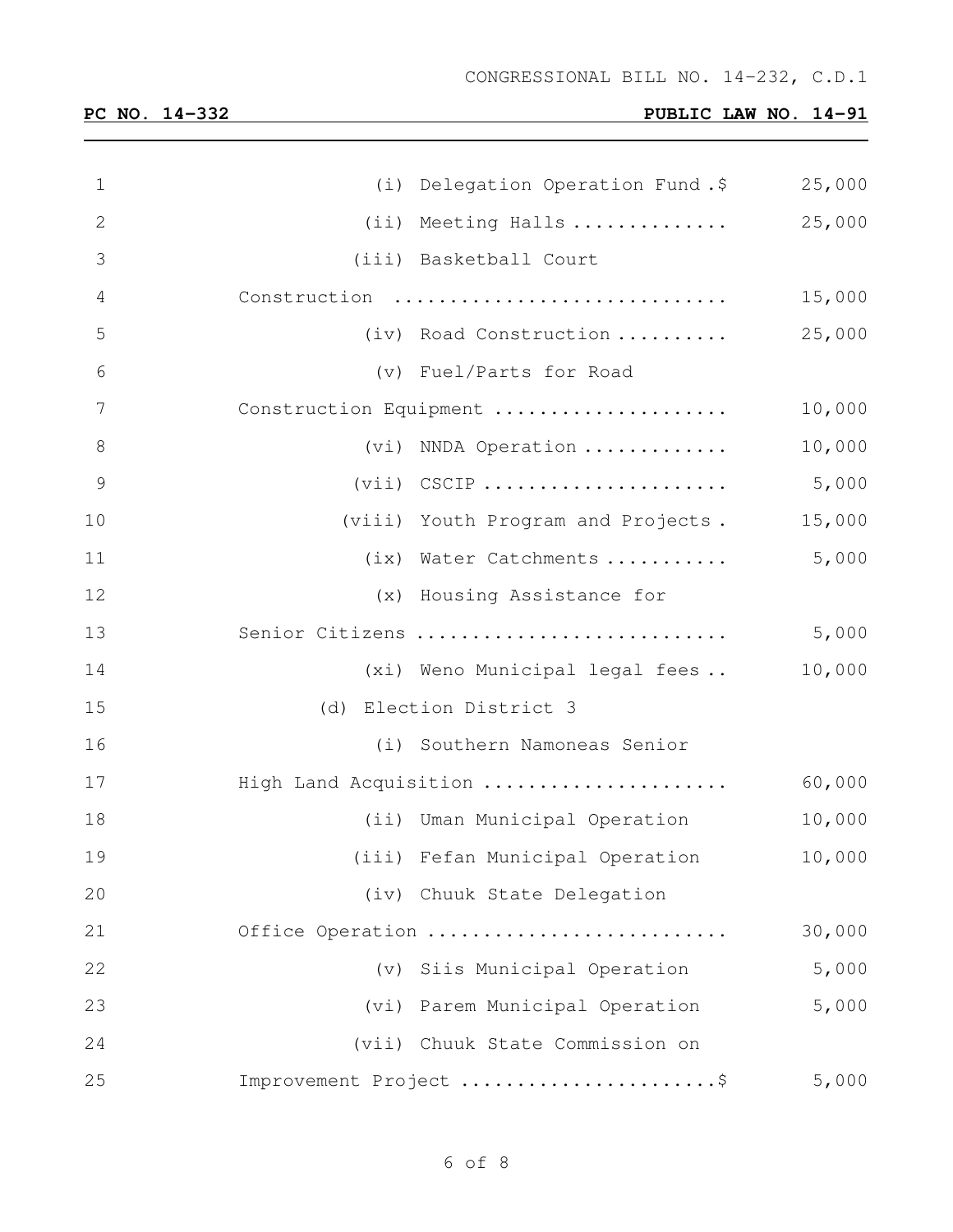| $\mathbf 1$   | (viii) Delegation Office        |        |
|---------------|---------------------------------|--------|
| 2             | Operation                       | 25,000 |
| 3             | (e) Election District 4         |        |
| 4             | (i) Delegation Office           |        |
| 5             | operation                       | 20,000 |
| 6             | (ii) Legal Fees                 | 20,000 |
| 7             | (iii) Sopota Patta Fishing      |        |
| $\,8\,$       |                                 | 20,000 |
| $\mathcal{G}$ | (iv) Wonei Fishing Project      | 15,000 |
| 10            | (v) FDA Operation               | 25,000 |
| 11            | (vi) Youth Activities and       |        |
| 12            |                                 | 10,000 |
| 13            | (vii) Leadership Exposure and   |        |
| 14            |                                 | 20,000 |
| 15            | (viii) Students Assistance      | 10,000 |
| 16            | (ix) Polle Neirenom Disaster    |        |
| 17            |                                 | 10,000 |
| 18            | (f) Election District No. 5     |        |
| 19            | (i) Delegation Office Fund      | 25,000 |
| 20            | (ii) Legal Fees for Dist. 5     | 15,000 |
| 21            | (iii) College Students Tuition  |        |
| 22            | Assistance on Room and Board    | 5,000  |
| 23            | (iv) Pharmaceuticals, Referrals |        |
| 24            | and Repatriation of Remains     | 10,000 |
| 25            | (v) POL and Charter \$          | 25,000 |